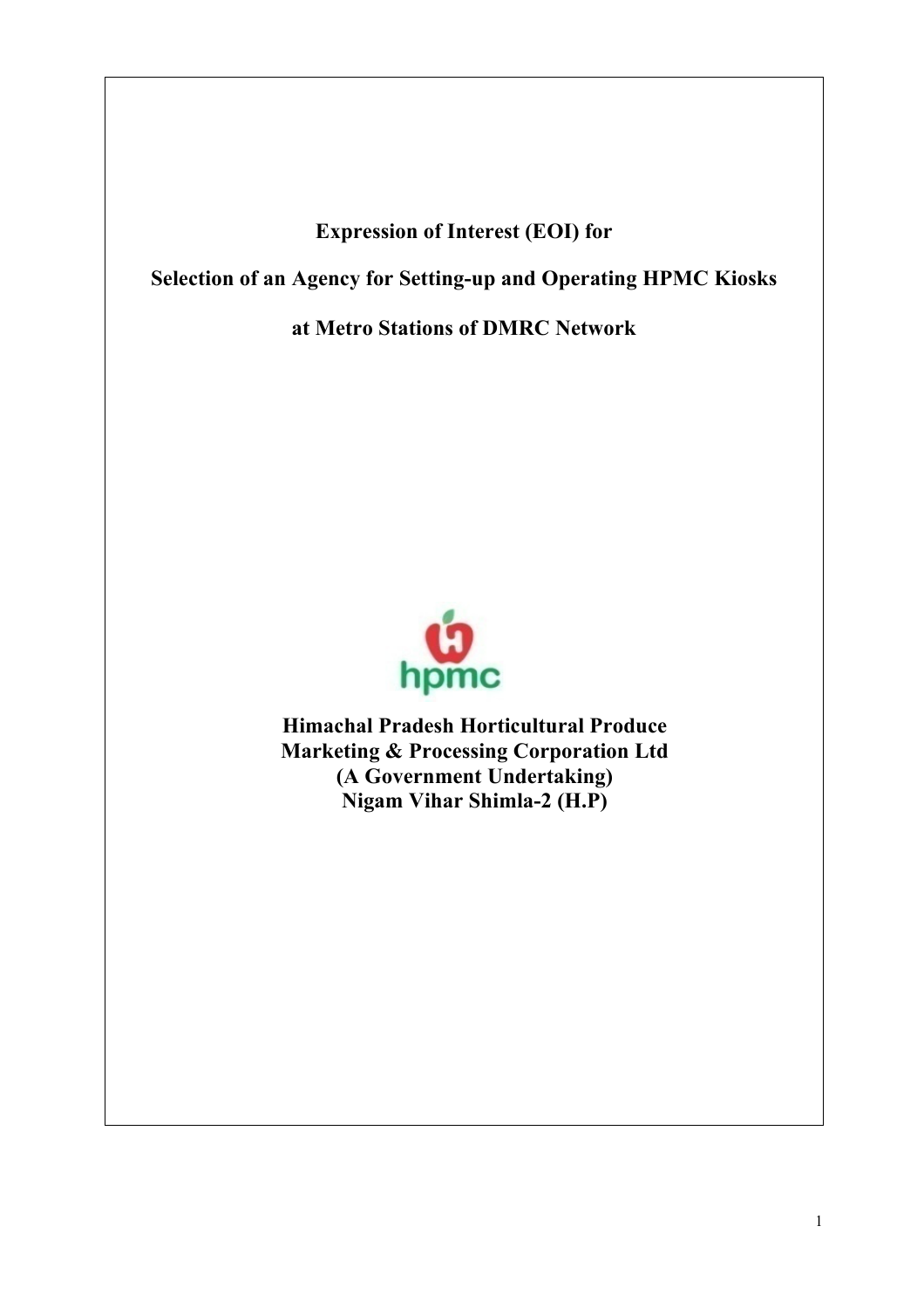

**Himachal Pradesh Horticultural Produce Marketing & Processing Corporation Ltd (A Government Undertaking) Nigam Vihar Shimla-2 (H.P)**

Ref. No. HPMC/DMRC-2022/ Dated:

### **INVITATION FOR EXPRESSION OF INTEREST**

Himachal Pradesh Horticultural Produce Marketing and Processing Corporation Limited (A Government Undertaking) invites sealed Expression of Interest (EOI) from eligible agencies for setting-up of HPMC kiosks at Metro Stations of DMRC Network.

The EOI Document containing the details of qualification criteria, submission requirement, brief objective & scope of work and evaluation criteria etc. can be downloaded from the website www.hpmc.in.

Further details, if any, may be obtained from the Office of **the General Manager, HPMC Ltd. 3rd Floor Nigam Vihar Shimla H.P. 171002 during working hours.**

Last date for submission of EOI is **30-06-2022 upto 1400 hrs**. Sealed envelope marked to the captioned address, containing EOI and non-refundable fee of **Rs 5000.00** by way of DD/Pay Order in favour of "the Managing Director, HPMC Ltd.", payable at Shimla may be submitted mentioning **"EOI for Selection of an Agency for Setting-up and Operating HPMC Kiosks at Metro Stations of DMRC Network**" on the top cover to The General Manager, HPMC Ltd. 3<sup>rd</sup> Floor, Nigam Vihar, Shimla H.P. 171002. The EOI shall be opened on **30-06-2022 at 1600 hrs.**

> **Managing Director HPMC Ltd.**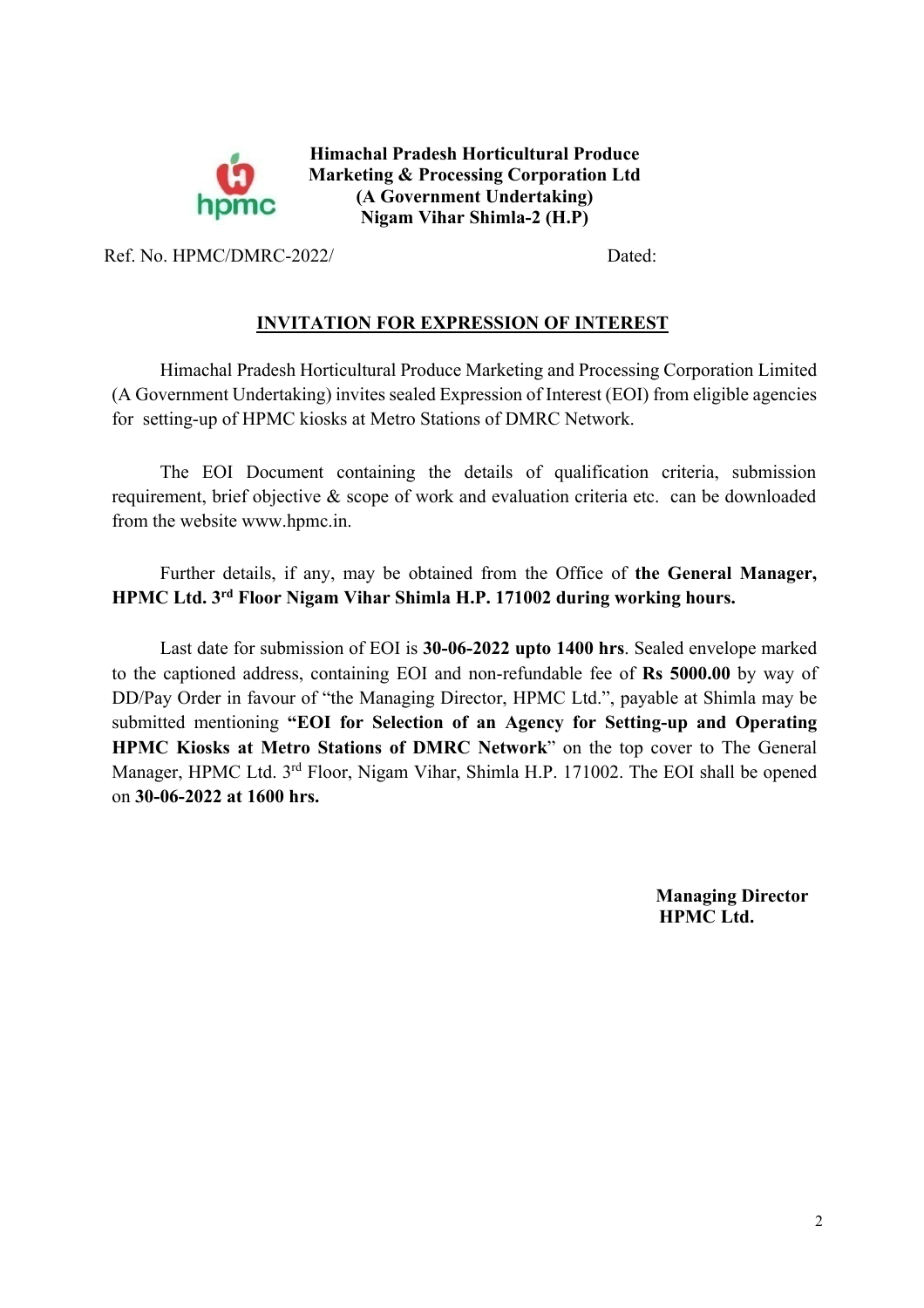H.P. Horticulture Produce Marketing & Processing Corporation (HP State Government Undertaking) popularly known as HPMC was incorporated on 10th June, 1974 with the financial assistance of World Bank. The mandate of this organization was to provide post-harvest facilities to the fruit growers of the state and to help them to get best returns for their produce from the market.

HPMC was established with the objective of marketing of fresh fruits and processing of all types of surplus fruits. It has developed the most modern system of marketing in the country. The unique characteristics of this organization are that It provides supplies of horticultural inputs, tools and implements besides apple grading/packaging and storage facilities to the growers.

The infrastructure created way back in seventies and early eighties has now been upgraded in a phased manner by commissioning most advanced computerised apple packing /grading lines with controlled atmosphere facilities in the fruit growing areas of the State. This has helped farmers avail technology to meet the international market requirements.

Processed fruit products market is growing at a handsome pace across the globe. Keeping in view the rising demand, HPMC is augmenting the installed capacity by creating new facilities and upgrading the existing infrastructure. The new processing facility will increase the productivity of HPMC manifolds.

HPMC is pursuing with the Delhi Metro Rail Corporation Ltd. for renting out raw space for setting up of HPMC Kiosks at about 100 Metro Stations of the DMRC Network (subject to allotment of space by DMRC). HPMC is in process of engaging an eligible, experienced and capable agency for setting up and operating these Kiosks.

## **2.0 Aims & Objectives:**

The objective of the selection of agency for setting up and operating HPMC Kiosks at Metro Stations of DMRC Network is to engage some capable, credible, financially sound and reputed private party/agency having sufficient experience of setting up and operation of such kiosks in order to ensure timely erection of the kiosks, smooth functioning and high sales turnover.

### **3.0 EOI Processing Fees**

A non-refundable processing fee for Rs. 5,000/- (Five Thousand Rupees only) in the form of a Demand draft or a Pay Order drawn in favour "the Managing Director, HPMC Ltd.", payable at Shimla. Bids received without or with inadequate EOI processing fees shall be liable to get rejected.

### **4.0 Venue & Deadline for Submission of Proposal**

Proposal, in its complete form in all respects as specified in the EOI, must be submitted to HPMC Ltd. at the address specified herein earlier. In exceptional circumstances and at its discretion, HPMC Ltd. may extend the deadline for submission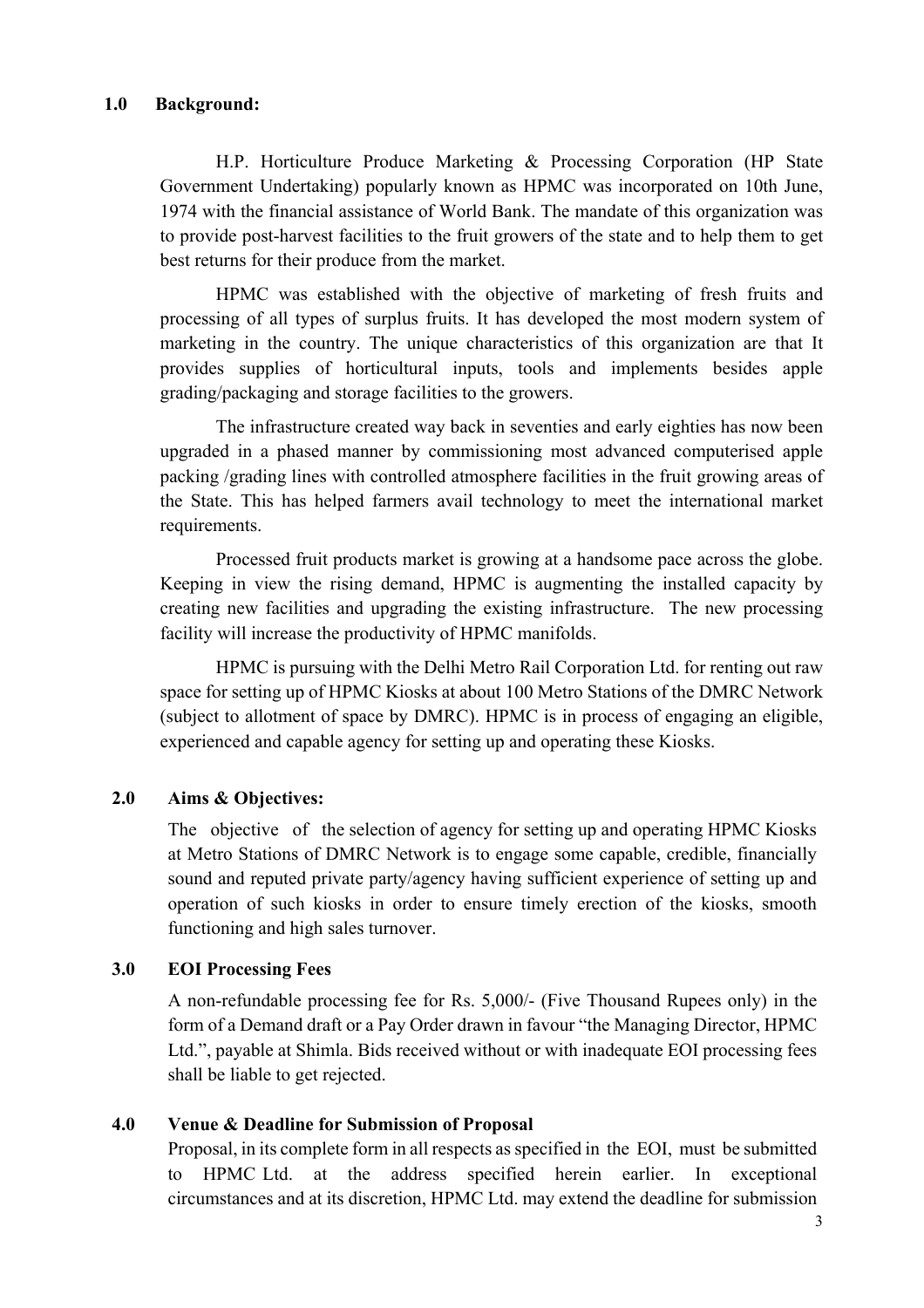of proposals by issuing an amendment to the EOI will be available on the HPMC website.

## **5.0 Validity of Offer:**

The offer for EOI as per this document shall remain valid for a period of three (3) months initially from the last date of submission of the EOI, which may be extended further if required by HPMC.

## **6.0 Terms of Reference**

The detailed terms of reference are enclosed at **Annexure-I.**

## **7.0 Instructions to the Applicants**

- **7.1** The Expression of Interest is to be submitted in the manner prescribed below:- All information as detailed below is to be submitted in two hard copies in separately sealed envelopes
	- a) Applicant's Expression of Interest as per Format-1.
	- b) Organizational Contact Details as per Format-2.
	- c) Experience of the organization as per Format-3.
	- d) Financial strength of the company as per Format-4.
	- f) Revenue Model and Annual Minimum Sales Guarantee as per Format-5.
	- g) Declaration as per Format-6.
	- i) Demand Draft of Rs. 5000.00 (Rupees five thousand only) in favour of the Managing Director, HPMC Ltd. payable at Shimla.
- **7.2** EOI Documents have been hosted on the website www.hpmc.in and may be downloaded from the website.

The bidders are expected to examine all instructions, forms, terms and other details in the EOI document carefully. Failure to furnish complete information as mentioned in the EOI document or submission of a proposal not substantially responsive to the EOI documents in every respect will be at the Bidder's risk and may result in rejection of the proposal.

## **8. Qualification Criteria:**

The agency should possess all the following eligibility criteria. Responses not meeting the minimum eligibility criteria will be rejected and will not be evaluated.

| Se. No. | Eligibility Criteria                                                                                                                                                                                               | <b>Supporting Document</b>                                                 |
|---------|--------------------------------------------------------------------------------------------------------------------------------------------------------------------------------------------------------------------|----------------------------------------------------------------------------|
| 1.      | The applicant shall be a firm/ company/<br>partnership/ proprietorship<br>firm<br>registered under the Indian Companies Act,<br>2013/ the Partnership Act, 1932 and who<br>have their registered offices in India. | Copy<br>Certificate of<br>incorporation<br>and<br>Partnership Deed, if any |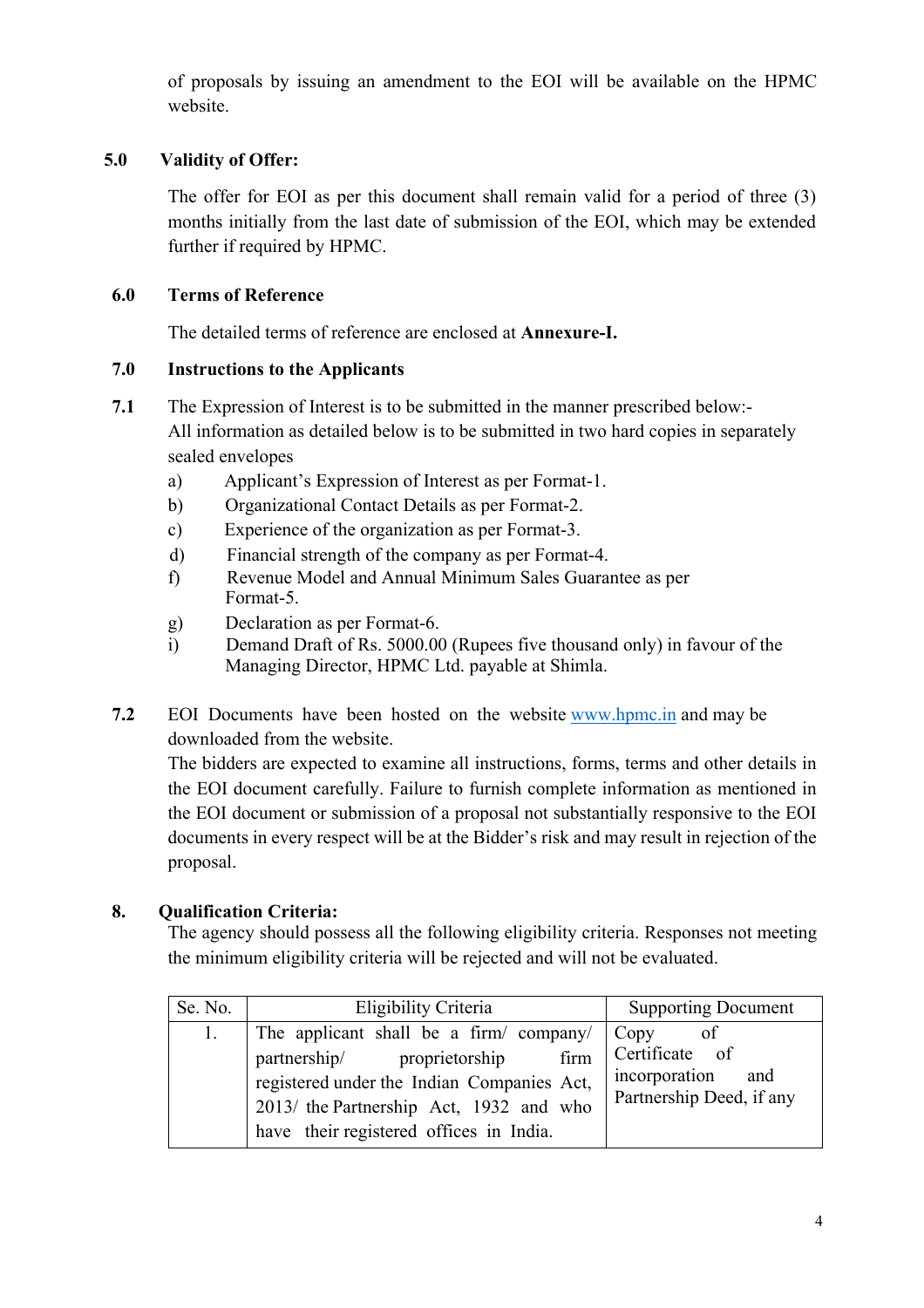| 2.             | The firm should be in the business of Letters of<br>undertaking similar assignments for at least<br>10 years as on 31.03.2021.                                                             | Award/<br>Allotment                                                                                                                                                    |
|----------------|--------------------------------------------------------------------------------------------------------------------------------------------------------------------------------------------|------------------------------------------------------------------------------------------------------------------------------------------------------------------------|
| 3              | Bidder organization should have<br>The<br>registered profit and should not have incurred<br>loss in any of the last 3 consecutive<br>Financial Years (FY 2018-19, 2019-20 &<br>$2020 - 21$ | Format-5<br>be<br>to<br>certified & validated by<br>Chartered<br>Accountant<br>(CA) of the bidder's<br>organization and Income<br>Tax Returns for last three<br>years. |
| $\overline{4}$ | The Bidder should have an annual turnover<br>of Rupees 3 Crore in each<br>of<br>the<br>Financial Years (FY 2016-17, 2017-18,<br>2018-19, 2019-20) from the business.                       | CA certified document<br>with<br>of<br><b>CA</b><br>name<br>registration<br>number,<br>signature and stamp                                                             |
| 5              | The agency should have<br>all statutory<br>registrations/ licenses related to deployment<br>of manpower (as applicable).                                                                   | i. Labour License<br>ii. EPFO Registration<br>iii. ESIC Registration                                                                                                   |
| 6              | The firm should not have been blacklisted<br>by the Central Government, any State<br>Government, PSU, Govt. Bodies etc.                                                                    | Certificate signed<br>by<br><b>Authorized Signatory</b>                                                                                                                |
| $\overline{7}$ | PAN No. / GST Registration Certificate                                                                                                                                                     | Copies of PAN and GST<br><b>Registration Certificate</b>                                                                                                               |

## **9. Evaluation Criteria and Method of Evaluation:**

- a. Scrutiny of the EOIs shall be carried out as per eligibility conditions mentioned in this document, based on verification of testimonials submitted and a viable Revenue Model.
- b. EOIs shall be evaluated by comparing the Annual Minimum Sales Guarantee as per Form -5.
- c. Agency offering higher Annual Minimum Sales Guarantee, shall be selected and Letter of Award shall be issued in favour of the agency.
- d. Any bidder can be asked to clarify/ justify any information submitted by them including the Form-6.

### **10. Response:**

- **10.1** Bidders must ensure that their Bid response is submitted as per the formats attached with this document. Special comments, if any, on the objectives and scope of the assignment projected in the enquiry may also be submitted along with the offer.
- **10.2** Application in sealed cover superscribed, as "EOI for Selection of an Agency for Setting-up and Operating HPMC Kiosks at Metro Stations of DMRC Network".

### **11.0 Conflict of Interest:**

Where there is any indication that any conflict of interest exists or may arise, it shall be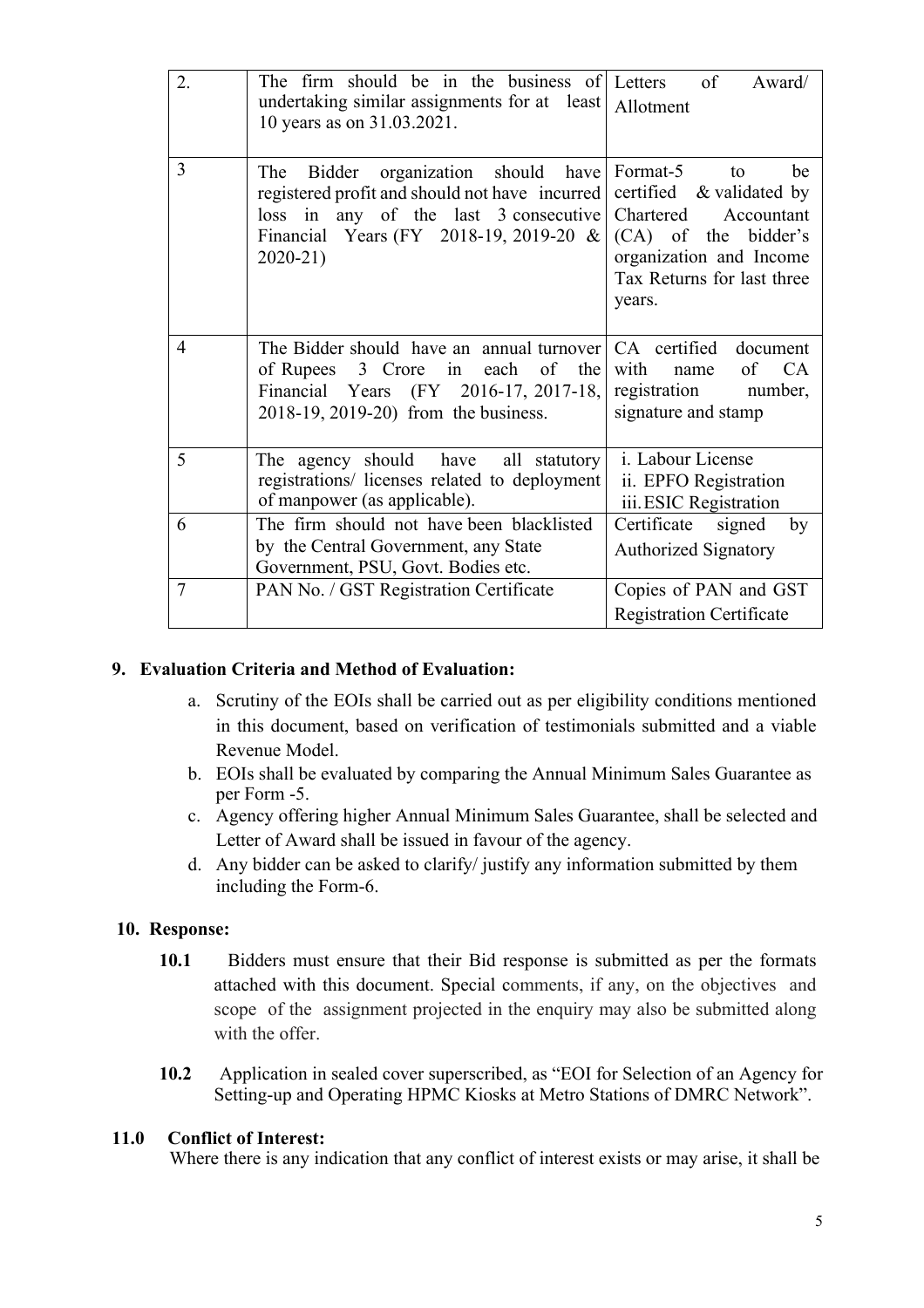the responsibility of the Bidder to inform HPMC, detailing the conflict in writing as an attachment to this Bid.

## **12.0 Condition under which EOI is issued:**

The EOI is not an offer and is issued with no commitment. HPMC reserves the right to withdraw EOI and or vary any part thereof at any stage. HPMC further reserves the right to accept or reject any bid or may cancel the whole process without assigning any reason.

## **13.0 Last date of submission of EOI:**

The last date of submission of EOI is 30-06-2022 (1400 hrs.). Bid Opening Date & Time is 30-06-2022 (1600 hrs)

## **14.0 Contact Person:**

Sh. Sandeep Sharma Marketing Specialist, HPMC PIU Mobile: 9459036750 Email: marketinghpmc@gmail.com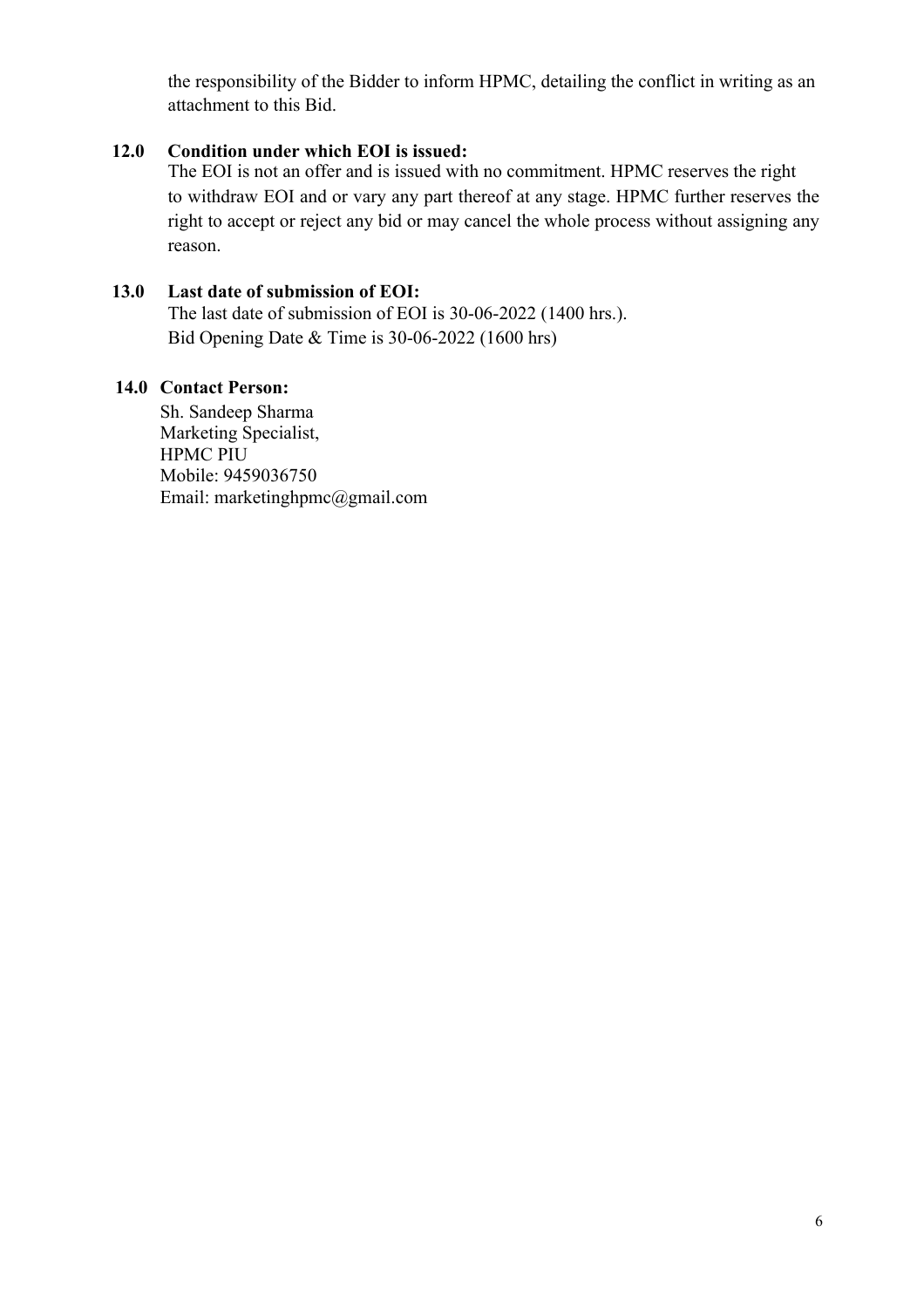#### **APPLICANT'S EXPRESSION OF INTEREST**

To

The General Manager, HPMC Ltd. 3rd Floor, Nigam Vihar Shimla H.P. 171002

## **Sub: Submission of Expression of Interest for Selection of an Agency for Setting-up and Operating HPMC Kiosks at Metro Stations of DMRC Network.**

Dear

In response to the Invitation for Expressions of Interest (EOI) published on 30-03-2022 for the subject cited above, we would like to express our interest to carry out the above proposed assignment. As instructed, we attach 2 sets of the following documents in separately sealed envelopes:

- 1. Organizational Details (Format-2)
- 2. Experience in related fields (Format-3)
- 3. Financial strength of the organization (Format-4)
- 4. Revenue Model and Annual Minimum Sales Guarantee (Format-5)
- 5. Declaration (Format-6)
- 6. Demand Draft of Rs. 5000.00 (Rupees five thousand only) in favour of the Managing Director, HPMC Ltd. payable at Shimla.

Sincerely Yours, Signature of the applicant [Full name of applicant] Stamp.......................... Date:

Encl.: As above.

Note: This is to be furnished on the letter head of the organization.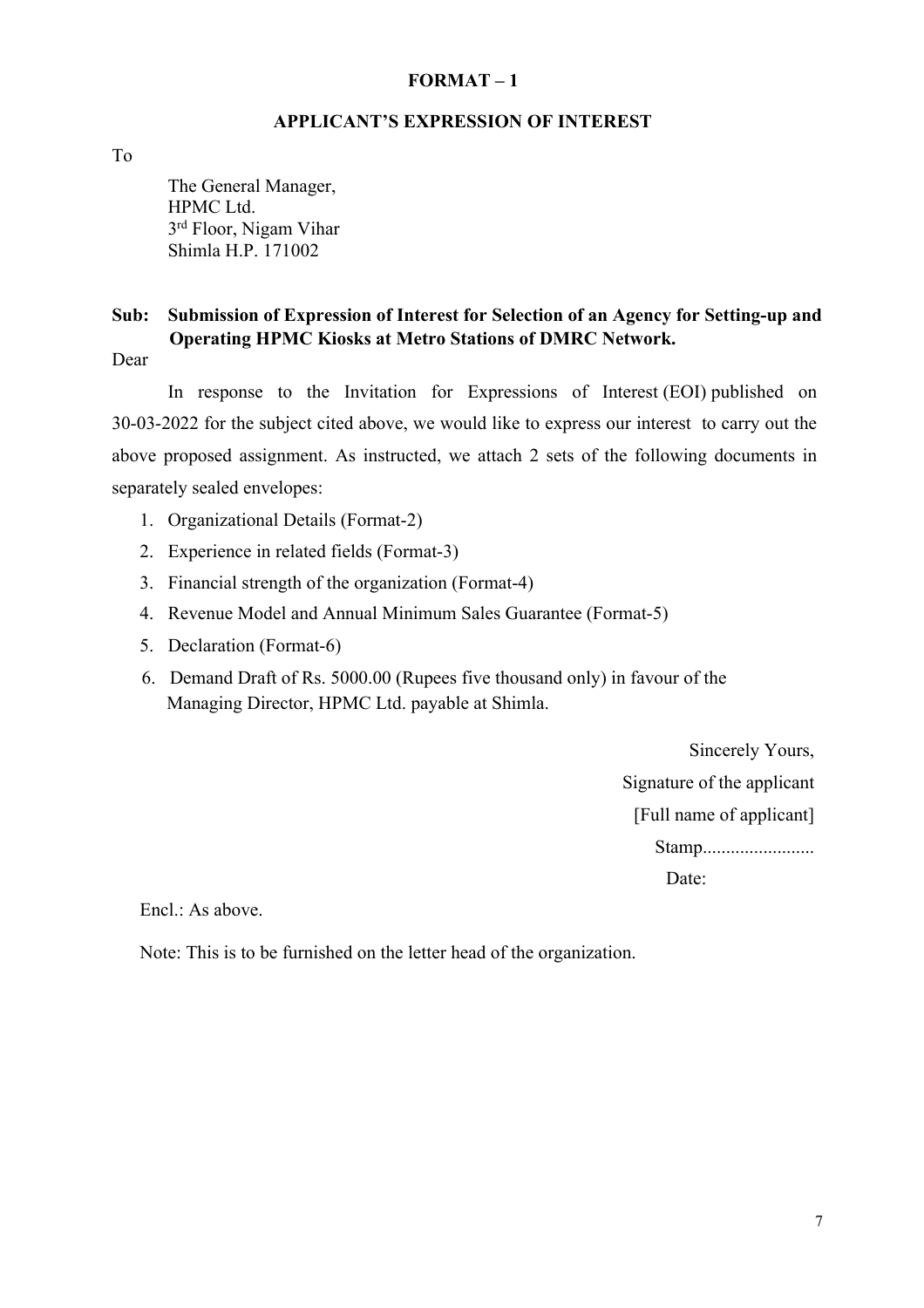# **Organizational Details**

| S. No.         | <b>Organizational Contact Details</b>                                                                                                          |  |
|----------------|------------------------------------------------------------------------------------------------------------------------------------------------|--|
| 1              | Name of Organization                                                                                                                           |  |
| $\overline{2}$ | Main areas of business                                                                                                                         |  |
| $\overline{3}$ | Type of Organization Firm/ Company/ partnership<br>firm registered under the Indian Companies Act,<br>1956/ the Partnership Act, 1932          |  |
| $\overline{4}$ | Whether the firm has been blacklisted by any Central<br>Govt. / State Govt./PSU/ Govt. Bodies / Autonomous<br>Bodies? If yes, details thereof. |  |
| 5              | Address of registered office with telephone no. & fax.                                                                                         |  |
| 6              | Address of offices in<br>National Capital Region of Delhi<br>$\ddot{1}$<br>$\overline{11}$<br>Other States and UTs                             |  |
| 7              | Contact Person with telephone no. & e-mail ID                                                                                                  |  |

Enclose:

- 1. Copy of Certificate of Incorporation.
- 2. Copy of Article of Association in respect of 3 above.
- 3. Undertaking in respect of 4 above.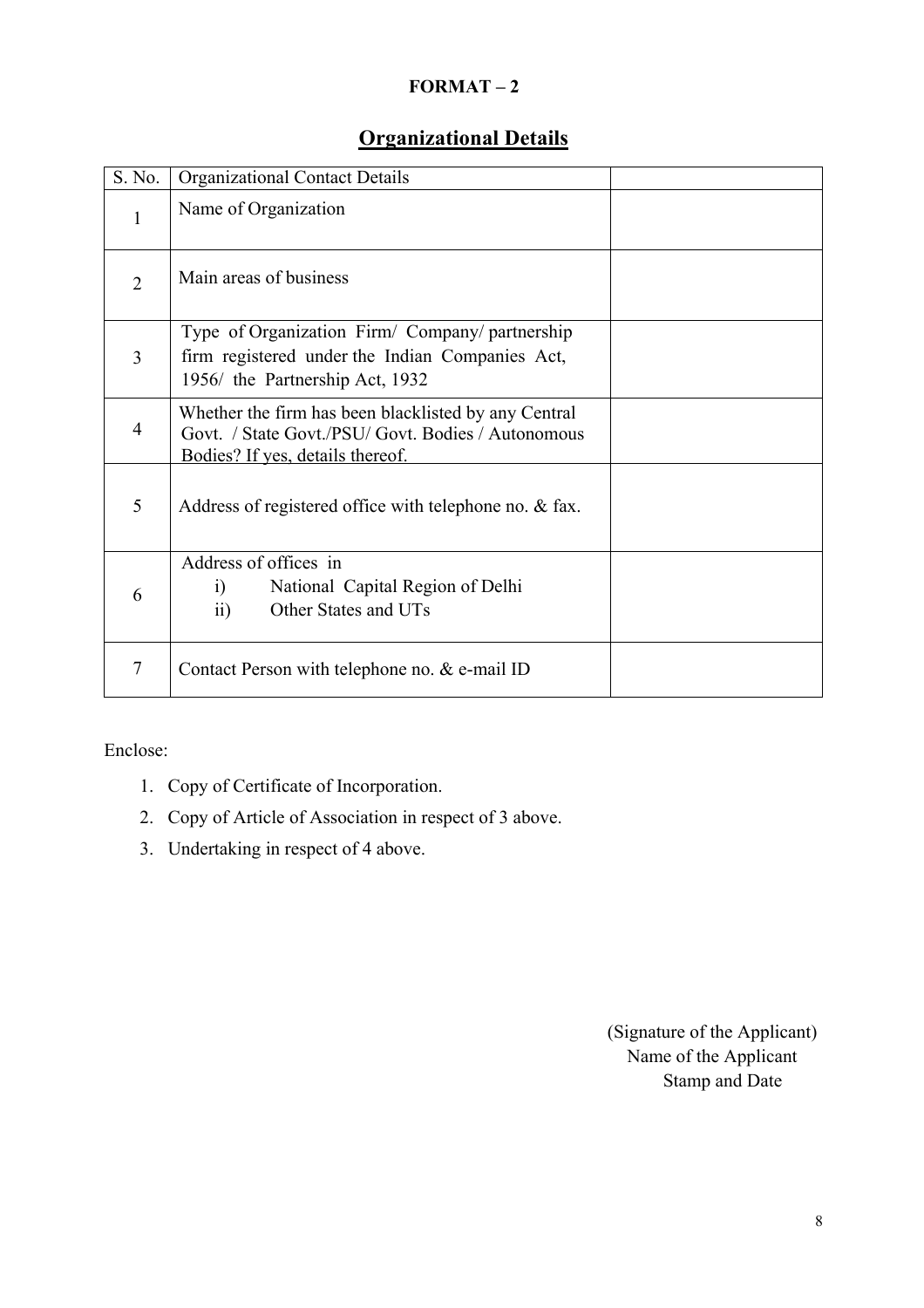# **FORMAT – 3 Experience in Related Fields**

| Overview of the past experience of the Organization in all aspects related to Brand Building related |                                                  |                                                  |  |
|------------------------------------------------------------------------------------------------------|--------------------------------------------------|--------------------------------------------------|--|
| <b>Items</b>                                                                                         | <b>Number of Assignments in last</b><br>10 years | <b>Names of the</b><br>Clients/<br>Organisations |  |
| Experience of<br>undertaking similar<br>assignments with<br>DMRC, PSUs and<br>Corporate Sector.      |                                                  |                                                  |  |
| Any other assignment<br>of similar nature                                                            |                                                  |                                                  |  |

Decision of Evaluating Committee in ascertaining "similar nature" and "similar assignment" will be final.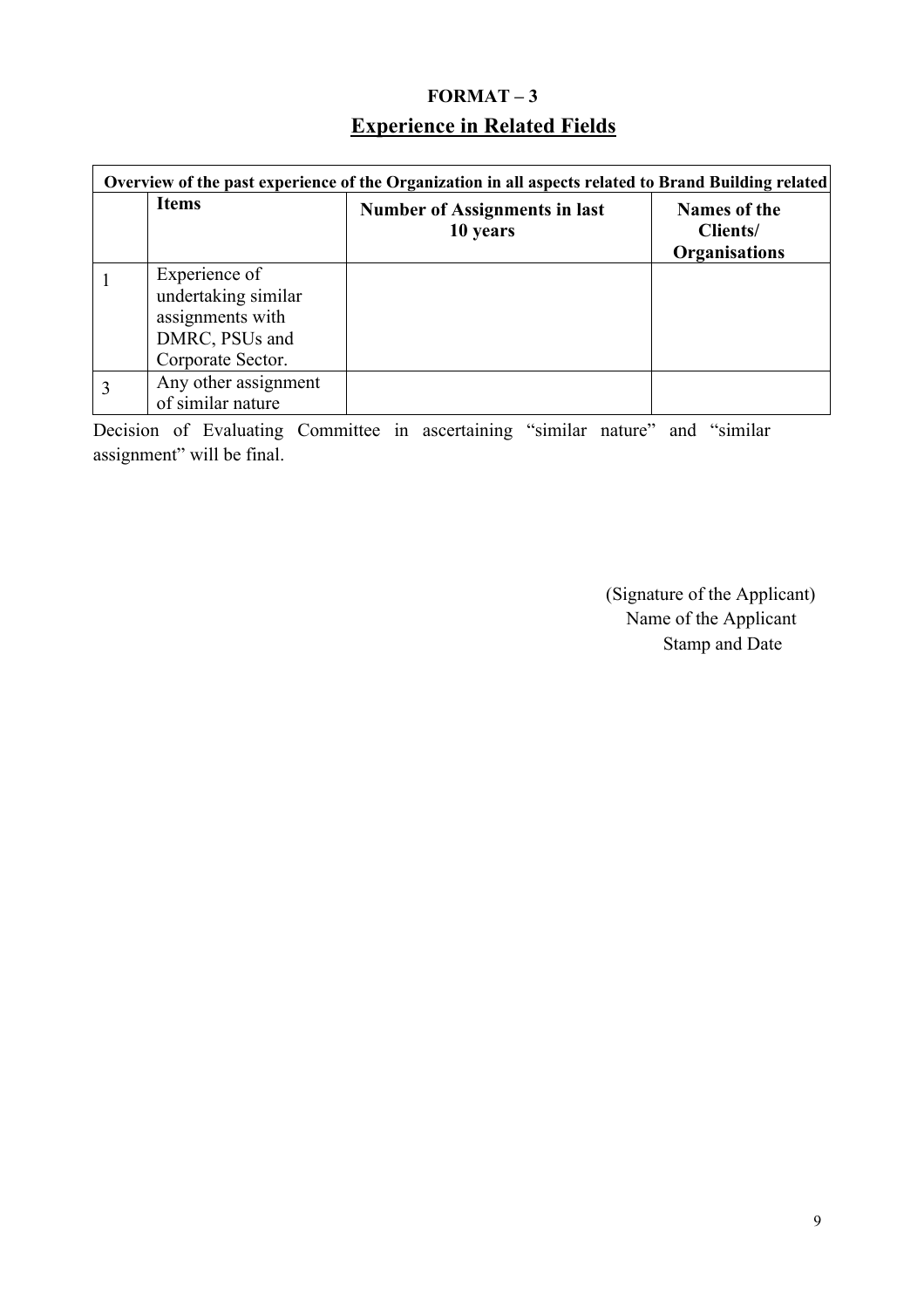| <b>Financial Strength of the Organization</b> |                          |                                 |                                                   |                                                            |                                                                        |
|-----------------------------------------------|--------------------------|---------------------------------|---------------------------------------------------|------------------------------------------------------------|------------------------------------------------------------------------|
| S.<br>N <sub>0</sub>                          | <b>Financial</b><br>Year | Whether<br>profitable<br>Yes/NO | <b>Annual net</b><br>profit (in<br>Crores of Rs.) | <b>Overall</b><br>annual<br>turnover (in<br>Crores of Rs.) | Annual<br><b>Turnover</b><br><b>From Similar</b><br><b>Assignments</b> |
|                                               | 2016-17                  |                                 |                                                   |                                                            |                                                                        |
| $\boldsymbol{2}$                              | 2017-18                  |                                 |                                                   |                                                            |                                                                        |
| 3                                             | 2018-19                  |                                 |                                                   |                                                            |                                                                        |
| 4                                             | 2019-20                  |                                 |                                                   |                                                            |                                                                        |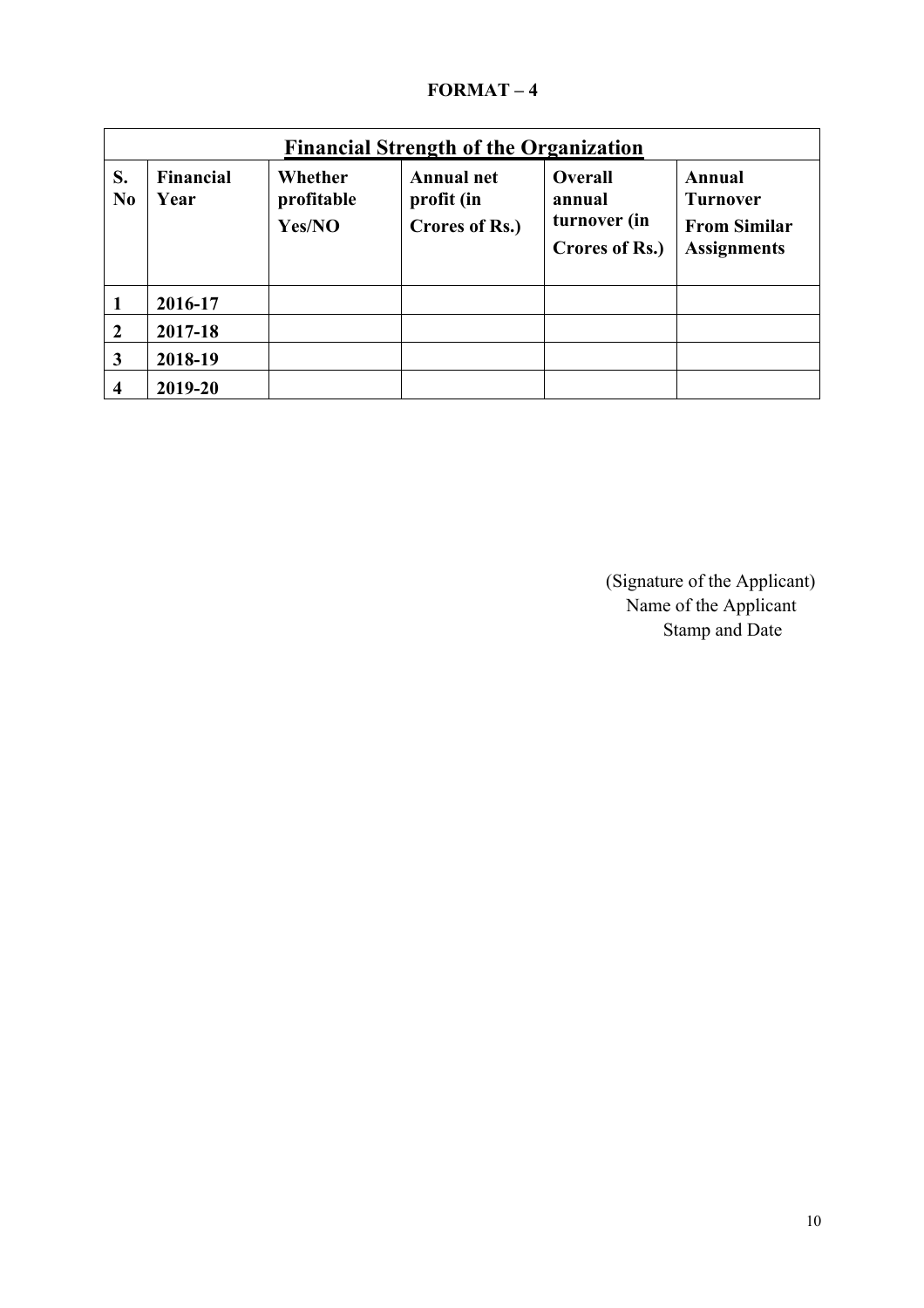## **Revenue Model and Sales Turnover**

### **1. Revenue Model:**

Detailed viable revenue model of setting up and operating the kiosks including capital expenditure, income, expenditure, break-even point and minimum let off period.

### 2. **Annual Minimum Sales Guarantee:**

Annual Minimum Sales Guarantee of HPMC products (List attached at Annexure II) for the entire minimum let off period, along with increments.

## **3. Any other additional information, if desired.**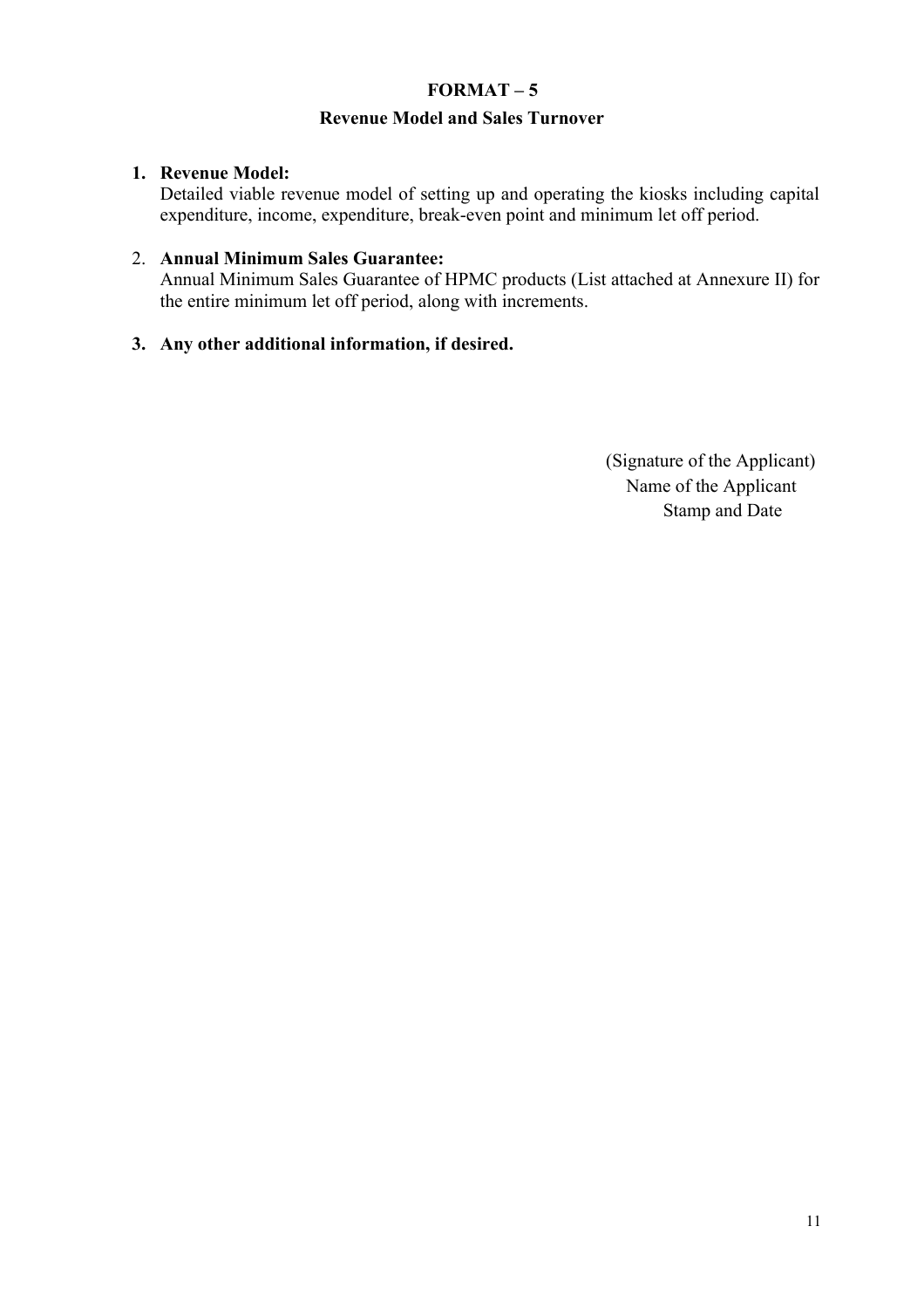# **Declaration**

We hereby confirm that we are competing for EOI for Selection of an Agency for Setting-up and Operating HPMC Kiosks at Metro Stations of DMRC Network.

All the information provided herewith is genuine and accurate.

Authorized Person's Signature.

Name and Designation:

Date of Signature:

Note: The declaration is to be furnished on the letter head of the organization.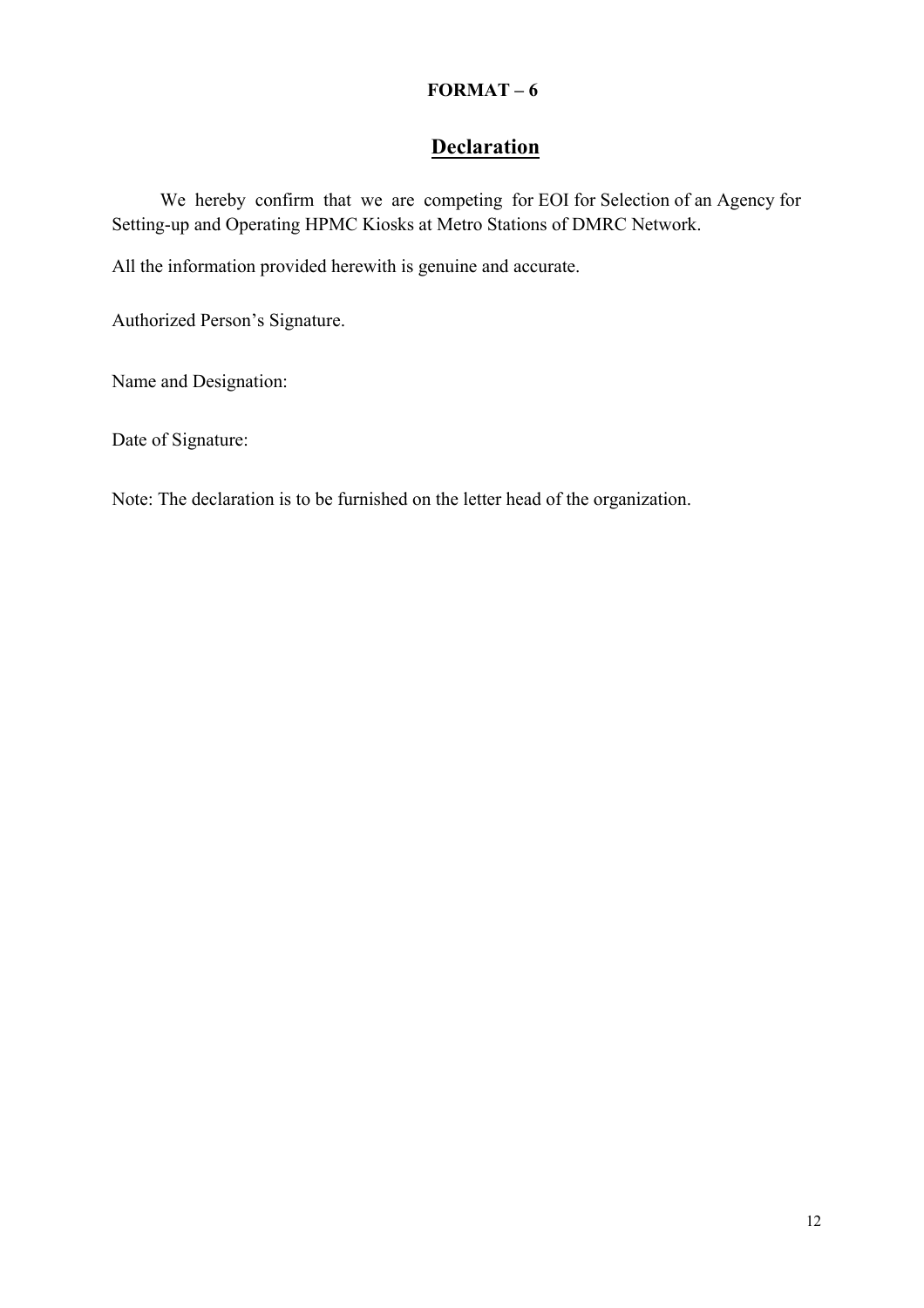#### **TERMS OF REFERENCE**

### **Agency for Setting-up and Operating HPMC Kiosks at Metro Stations of DMRC Network**

#### **1. Background:**

H.P. Horticulture Produce Marketing & Processing Corporation (HP State Government Undertaking) popularly known as HPMC was incorporated on 10th June, 1974 with the financial assistance of World Bank. The mandate of this organization was to provide post-harvest facilities to the fruit growers of the state and to help them to get best returns for their produce from the market.

HPMC was established with the objective of marketing of fresh fruits and processing of all types of surplus fruits. It has developed the most modern system of marketing in the country. The unique characteristics of this organization are that it provides supplies of horticultural inputs, tools and implements besides apple grading/packaging and storage facilities to the growers.

HPMC pursuing with the Delhi Metro Rail Corporation Ltd. for renting raw space for setting up of HPMC Kiosks at about 100 Metro Stations of the DMRC Network (subject to allotment of space by DMRC). HPMC is in process of engaging an eligible, experienced and capable agency for setting up and operating these Kiosks.

#### **2. Objectives:**

The objective of the assignment is to set-up HPMC Kiosks at Metro Stations (about 100) of DMRC Network and operate them on a viable revenue model, ensuring good sales of HPMC products and strict adherence to the norms of DMRC. Any further allotment of kiosks by DMRC to HPMC shall be processed separately.

#### **3. Deliverables:**

- a. Compliance of all norms, terms and conditions as mandated by the License Agreement between DMRC and HPMC Ltd.
- b. Capital expenditure on building of kiosks and procurement of required equipment etc.
- c. Operation of the kiosks along with deployment of manpower.
- d. Payment of monthly rent of the licensed space and other consumables and applicable GST.
- e. Payment of 5% Royalty to HPMC Ltd. on the rent payable to DMRC.
- f. Compliance of all statutory requirements arising from the building and operation of the kiosks.
- a. Minimum sale guarantee of HPMC products.

### **4. Terms and Conditions:**

The terms of reference of the assignment are:-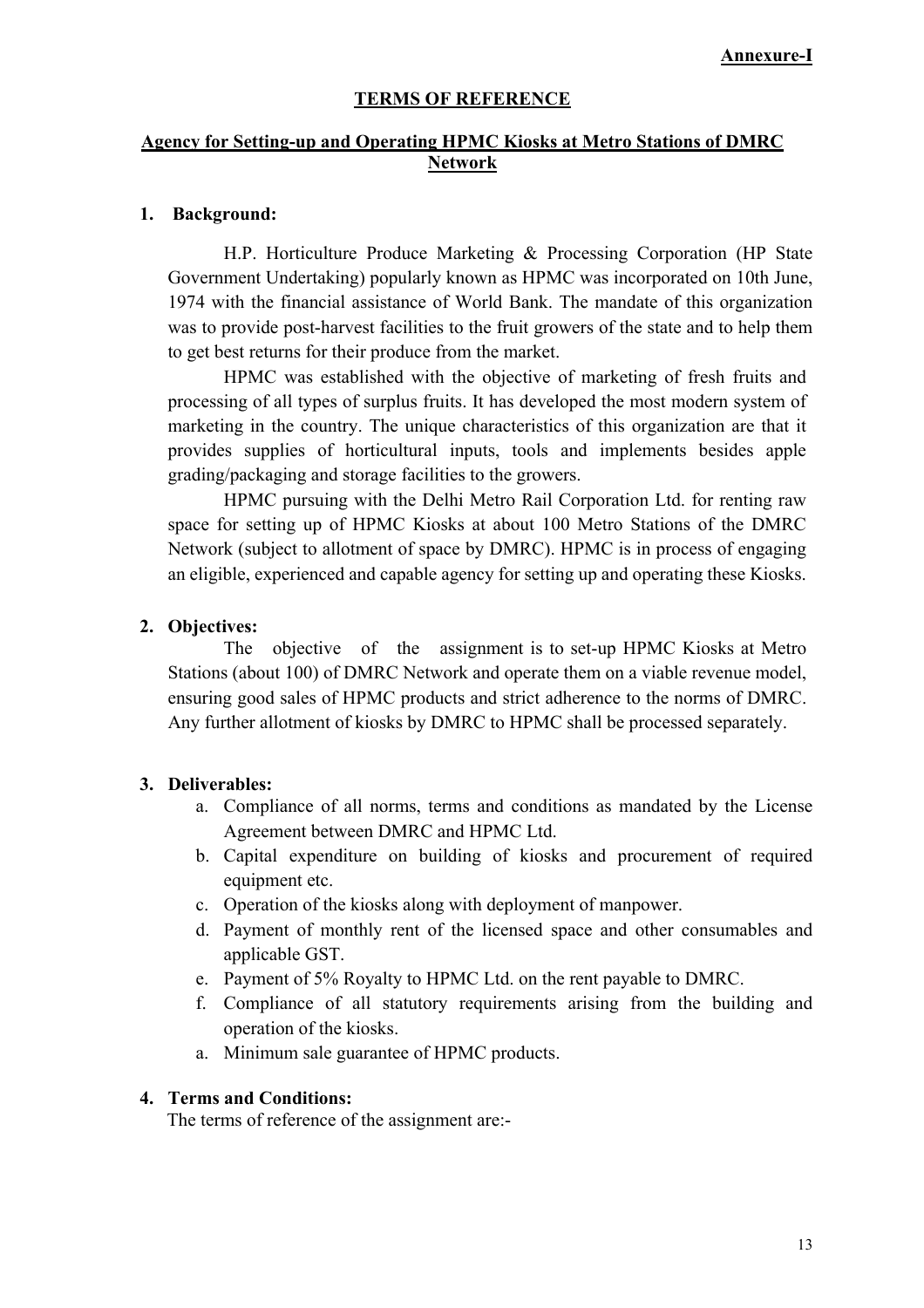- i. HPMC shall execute a License Agreement with DMRC and the selected Agency has to execute a back-to-back Agreement with HPMC and all conditions mandated by the License Agreement shall be applicable to the Agency, along with any other condition imposed by HPMC on mutually agreed terms.
- ii. The Agency shall have to comply with all timelines set by DMRC and HPMC.
- iii. The Agency shall be bound to sell only HPMC products and other brands promoted by HPMC.
- iv. The Agency shall have to pay 5% Royalty to HPMC on the rent payable to DMRC.
- v. The Agency has to deposit an interest free Security Deposit and Performance Bank Guarantee, amount of which shall be decided after the receipt of the Letter of Award from DMRC.
- vi. Specific distribution rights for distribution of HPMC products to these Kiosks shall be embedded in the agreement.
- vii. All types of Taxes shall be paid by the Agency.
- viii. All applicable statutory levies shall be borne by the Agency.

## **5. Dispute Resolution:**

- i. Any dispute arising out of the agreement shall be settled through negotiations.
- ii. However, in case the dispute cannot be settled by negotiations, the Secretary (Horticulture) to the Government of Himachal Pradesh shall be Sole Arbitrator for dispute resolution.

\*\*\*